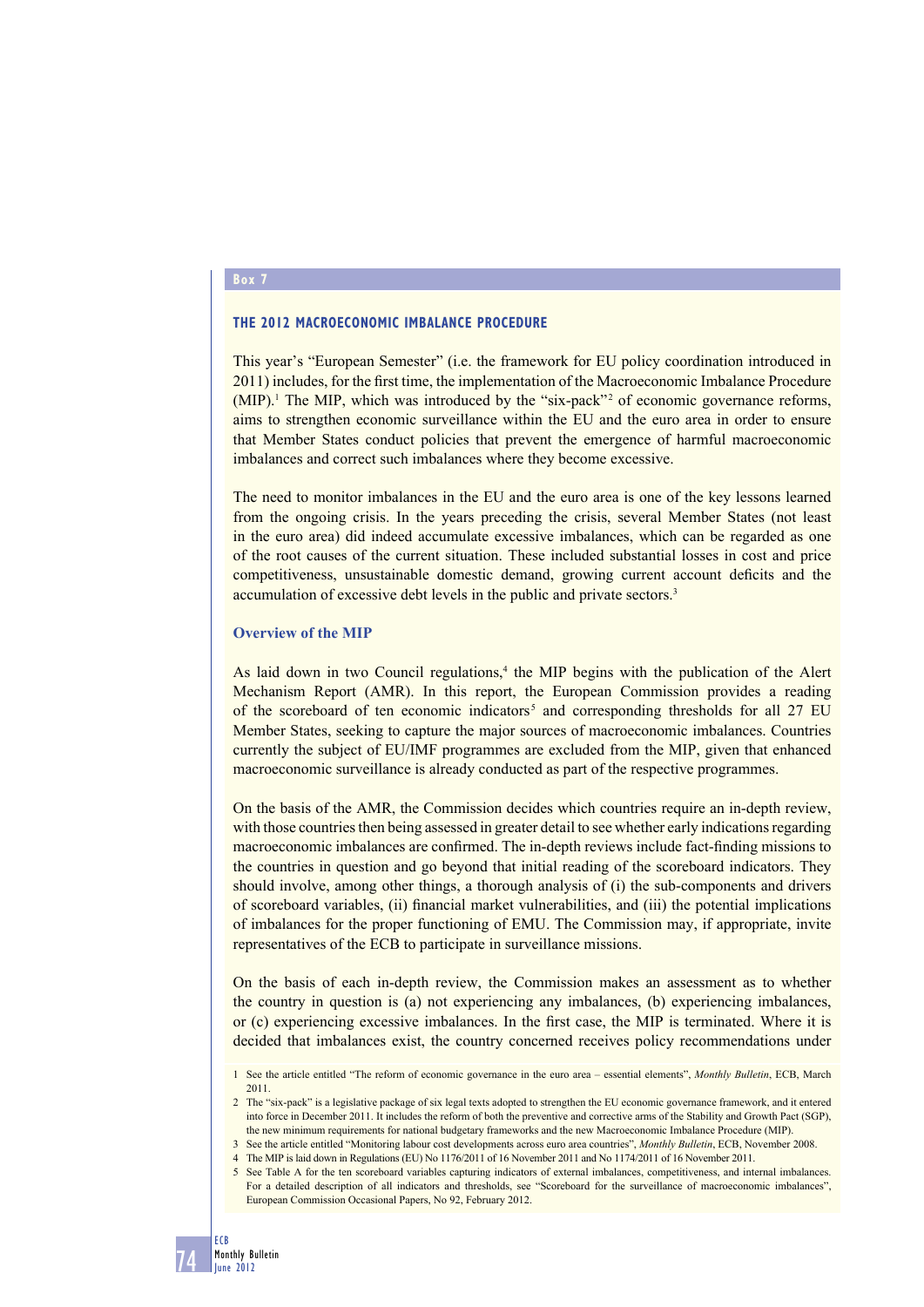## **ECONOMIC AND MONETARY DEVELOPMENTS**

Output, demand and the labour market

the "preventive arm" of the procedure with a view to averting potentially harmful developments. Where macroeconomic imbalances are found to be so severe that they are considered excessive, the Excessive Imbalance Procedure is triggered under the "corrective arm" of the procedure. In this case, the country concerned has to submit a corrective action plan outlining policy measures aimed at addressing the excessive imbalances, which have to be agreed by the Council of the European Union. In order to ensure the implementation of such corrective action, financial sanctions in the form of an interest-bearing deposit (with a rate of 0.1% of GDP) can be imposed by the Council where a euro area country does not comply with the agreed policy measures. Where a euro area country repeatedly fails to comply with policy recommendations or repeatedly submits an insufficient corrective action plan, an annual fine can be imposed.

## **Conclusions from the current stage of the 2012 MIP**

The 2012 MIP was launched on 14 February 2012 with the publication of the AMR, in which the Commission identified twelve EU countries for which an in-depth review was warranted in order to verify the existence of macroeconomic imbalances. In this report, seven euro area countries (Belgium, Spain, France, Italy, Cyprus, Slovenia and Finland) and five non-euro area EU countries (Bulgaria, Denmark, Hungary, Sweden and the UK) were identified for an in-depth review.

On 30 May 2012 the Commission published the results of the twelve in-depth reviews, concluding that all countries identified are, to varying degrees, currently experiencing macroeconomic imbalances and should therefore be given country-specific recommendations under the preventive arm of the procedure. The Commission concluded that none of the twelve countries are currently experiencing excessive macroeconomic imbalances. As a result, the Commission did not initiate the corrective arm of the procedure for any country.

The scoreboard of ten indicators used for the surveillance of macroeconomic imbalances (Table A) depicts the indicator thresholds breached by the individual EU countries, applying 2010 annual data as in the Commission's AMR. While the absolute number of breaches is taken into consideration by the Commission, alleviating and aggravating country-specific factors are also taken into account. Thus, some countries have been identified for an in-depth review owing to the underlying developments pointing to more serious imbalances, despite their number of breaches being lower than in other Member States (see Table B).

In order to put the current level of imbalances into perspective, Table B shows how many of the scoreboard indicators' thresholds have been breached by EU countries since 2001. It shows that the scoreboard identified several macroeconomic imbalances in those countries that are now the subject of EU/IMF programmes (i.e. Ireland, Greece, Portugal and Romania) or that were the subject of such programmes in the past (e.g. Hungary and Latvia). In this sense, it indicates that the scoreboard would have provided the right signals for taking corrective action in these countries at an early stage.

The scoreboard also signals that in several other countries a significant number of imbalances existed and partly still exist. Most recently, in 2010, two countries – Spain and Cyprus – breached six thresholds, by far the highest number among all 27 EU Member States.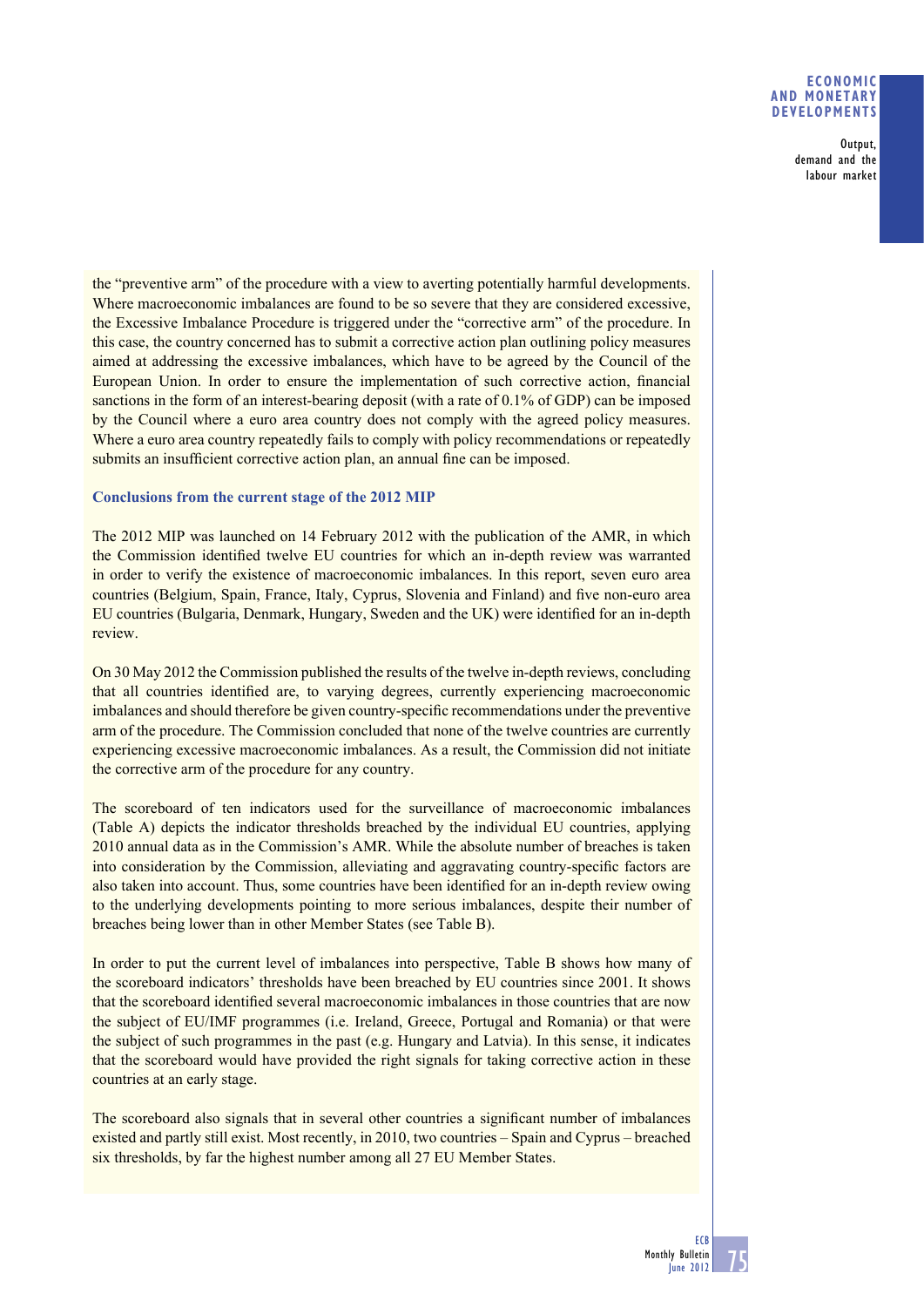|                |                         | <b>External imbalances</b> |                       | <b>Competitiveness</b>   |                          |                  |  |  |  |
|----------------|-------------------------|----------------------------|-----------------------|--------------------------|--------------------------|------------------|--|--|--|
| 2010           |                         | 3-year average             | <b>Net investment</b> | <b>Percentage change</b> | <b>Percentage change</b> | Percentage       |  |  |  |
|                |                         | current account            | position as           | (3 years) in real        | (5 years) in export      | change (3 years) |  |  |  |
|                |                         | <b>balance</b> as          | percentage of GDP     | effective exchange       | market shares            | in nominal unit  |  |  |  |
|                |                         | percentage of GDP          |                       | rates (REERs) with       |                          | labour costs     |  |  |  |
|                |                         |                            |                       | <b>HICP</b> deflators    |                          |                  |  |  |  |
|                | Countries <sup>1)</sup> | <b>EU27</b>                | <b>EU27</b>           | EA and NEA               | <b>EU27</b>              | EA and NEA       |  |  |  |
|                | <b>Thresholds</b>       | $< -4 > 6$                 | $< -35$               | $\pm 11$ and $\pm 5$     | $\leq -6$                | $>9$ and $>12$   |  |  |  |
| $\mathbf{1}$   | Belgium                 | $-0.6$                     | 77.8                  | 1.3                      | $-15.4$                  | 8.5              |  |  |  |
| $\overline{2}$ | Germany                 | 5.9                        | 38.4                  | $-2.9$                   | $-8.3$                   | 6.6              |  |  |  |
| 3              | Estonia                 | $-0.8$                     | $-72.8$               | 5.9                      | $-0.9$                   | 9.3              |  |  |  |
| $\overline{4}$ | Ireland                 | $-2.7$                     | $-90.9$               | $-5.0$                   | $-12.8$                  | $-2.3$           |  |  |  |
| 5              | Greece                  | $-12.1$                    | $-92.5$               | 3.9                      | $-20.0$                  | 12.8             |  |  |  |
| 6              | Spain                   | $-6.5$                     | $-89.5$               | 0.6                      | $-11.6$                  | 3.3              |  |  |  |
| 7              | France                  | $-1.7$                     | $-10.0$               | $-1.4$                   | $-19.4$                  | 7.2              |  |  |  |
| 8              | Italy                   | $-2.8$                     | $-23.9$               | $-1.0$                   | $-19.0$                  | 7.8              |  |  |  |
| 9              | Cyprus                  | $-12.1$                    | $-43.4$               | 0.8                      | $-19.4$                  | 7.2              |  |  |  |
|                | 10 Luxembourg           | 6.4                        | 96.5                  | 1.9                      | 3.2                      | 17.3             |  |  |  |
| 11             | Malta                   | $-5.4$                     | 9.2                   | $-0.6$                   | 6.9                      | 7.7              |  |  |  |
|                | 12 Netherlands          | 5.0                        | 28.0                  | $-1.0$                   | $-8.1$                   | 7.4              |  |  |  |
| 13             | Austria                 | 3.5                        | $-9.8$                | $-1.3$                   | $-14.8$                  | 8.9              |  |  |  |
| 14             | Portugal                | $-11.2$                    | $-107.5$              | $-2.4$                   | $-8.6$                   | 5.1              |  |  |  |
| 15             | Slovenia                | $-3.0$                     | $-35.7$               | 2.3                      | $-5.9$                   | 15.7             |  |  |  |
| 16             | Slovakia                | $-4.1$                     | $-66.2$               | 12.1                     | 32.6                     | 10.1             |  |  |  |
| 17             | Finland                 | 2.1                        | 9.9                   | 0.3                      | $-18.7$                  | 12.3             |  |  |  |
| 18             | Bulgaria                | $-11.1$                    | $-97.7$               | 10.4                     | 15.8                     | 27.8             |  |  |  |
| 19             | Czech Republic          | $-2.5$                     | $-49.0$               | 12.7                     | 12.3                     | 5.1              |  |  |  |
| 20             | Denmark                 | 3.9                        | 10.3                  | 0.9                      | $-15.3$                  | 11.0             |  |  |  |
| 21             | Latvia                  | $-0.5$                     | $-80.2$               | 8.5                      | 14.0                     | $-0.1$           |  |  |  |
| 22             | Lithuania               | $-2.3$                     | $-55.9$               | 9.1                      | 13.9                     | 0.8              |  |  |  |
| 23             | Hungary                 | $-2.1$                     | $-112.5$              | $-0.5$                   | 1.4                      | 3.9              |  |  |  |
| 24             | Poland                  | $-5.0$                     | $-64.0$               | $-0.5$                   | 20.1                     | 12.3             |  |  |  |
| 25             | Romania                 | $-6.6$                     | $-64.2$               | $-10.4$                  | 21.4                     | 22.1             |  |  |  |
| 26             | Sweden                  | 7.5                        | $-6.7$                | $-2.5$                   | $-11.1$                  | 6.0              |  |  |  |
|                | 27 United Kingdom       | $-2.1$                     | $-23.8$               | $-19.7$                  | $-24.3$                  | 11.3             |  |  |  |

# **Table A The scoreboard for the surveillance of macroeconomic imbalances**

| 2010           |                        | <b>Internal imbalances</b> |                       |                            |                           |                |  |  |  |
|----------------|------------------------|----------------------------|-----------------------|----------------------------|---------------------------|----------------|--|--|--|
|                |                        | Percentage                 | <b>Private sector</b> | <b>Private sector debt</b> | <b>Public sector debt</b> | 3-year average |  |  |  |
|                |                        | year-on-year change        | credit flow as        | as percentage              | as percentage             | unemployment   |  |  |  |
|                |                        | in house prices            | percentage of GDP     | of GDP                     | of GDP                    | rate           |  |  |  |
|                | Countries <sup>1</sup> | <b>EU27</b>                | <b>EU27</b>           | <b>EU27</b>                | <b>EU27</b>               | <b>EU27</b>    |  |  |  |
|                | <b>Thresholds</b>      | >6                         | $>15$                 | >160                       | >60                       | >10            |  |  |  |
|                | Belgium                | 0.4                        | 13.1                  | 232.8                      | 96.2                      | 7.7            |  |  |  |
| 2              | Germany                | $-1.0$                     | 3.1                   | 128.1                      | 83.2                      | 7.5            |  |  |  |
| 3              | Estonia                | $-2.1$                     | $-8.6$                | 176.1                      | 6.7                       | 12.0           |  |  |  |
| $\overline{4}$ | Ireland                | $-10.5$                    | $-4.5$                | 341.3                      | 92.5                      | 10.6           |  |  |  |
| 5.             | Greece                 | $-6.8$                     | $-0.7$                | 124.1                      | 144.9                     | 9.9            |  |  |  |
| 6              | Spain                  | $-4.3$                     | 1.4                   | 227.3                      | 61.0                      | 16.5           |  |  |  |
|                | France                 | 3.6                        | 2.4                   | 159.8                      | 82.3                      | 9.0            |  |  |  |
| 8              | Italy                  | $-1.5$                     | 3.6                   | 126.4                      | 118.4                     | 7.6            |  |  |  |
| 9              | Cyprus                 | $-6.6$                     | 30.5                  | 289.2                      | 61.5                      | 5.1            |  |  |  |
| 10             | Luxembourg             | 3.0                        | $-41.8$               | 253.9                      | 19.1                      | 4.9            |  |  |  |
| 11             | Malta                  | $-1.6$                     | 6.9                   | 212.0                      | 69.1                      | 6.6            |  |  |  |
| 12             | Netherlands            | $-2.9$                     | $-0.7$                | 223.4                      | 62.9                      | 3.8            |  |  |  |
| 13             | Austria                | $-1.5$                     | 6.4                   | 165.7                      | 71.8                      | 4.3            |  |  |  |
| 14             | Portugal               | 0.1                        | 3.3                   | 248.5                      | 93.4                      | 10.4           |  |  |  |
| 15             | Slovenia               | 0.7                        | 1.8                   | 128.8                      | 38.8                      | 5.9            |  |  |  |
| 16             | Slovakia               | $-4.9$                     | 3.3                   | 69.0                       | 41.0                      | 12.0           |  |  |  |
| 17             | Finland                | 6.6                        | 6.8                   | 177.7                      | 48.3                      | 7.7            |  |  |  |

76 ECB Monthly Bulletin June 2012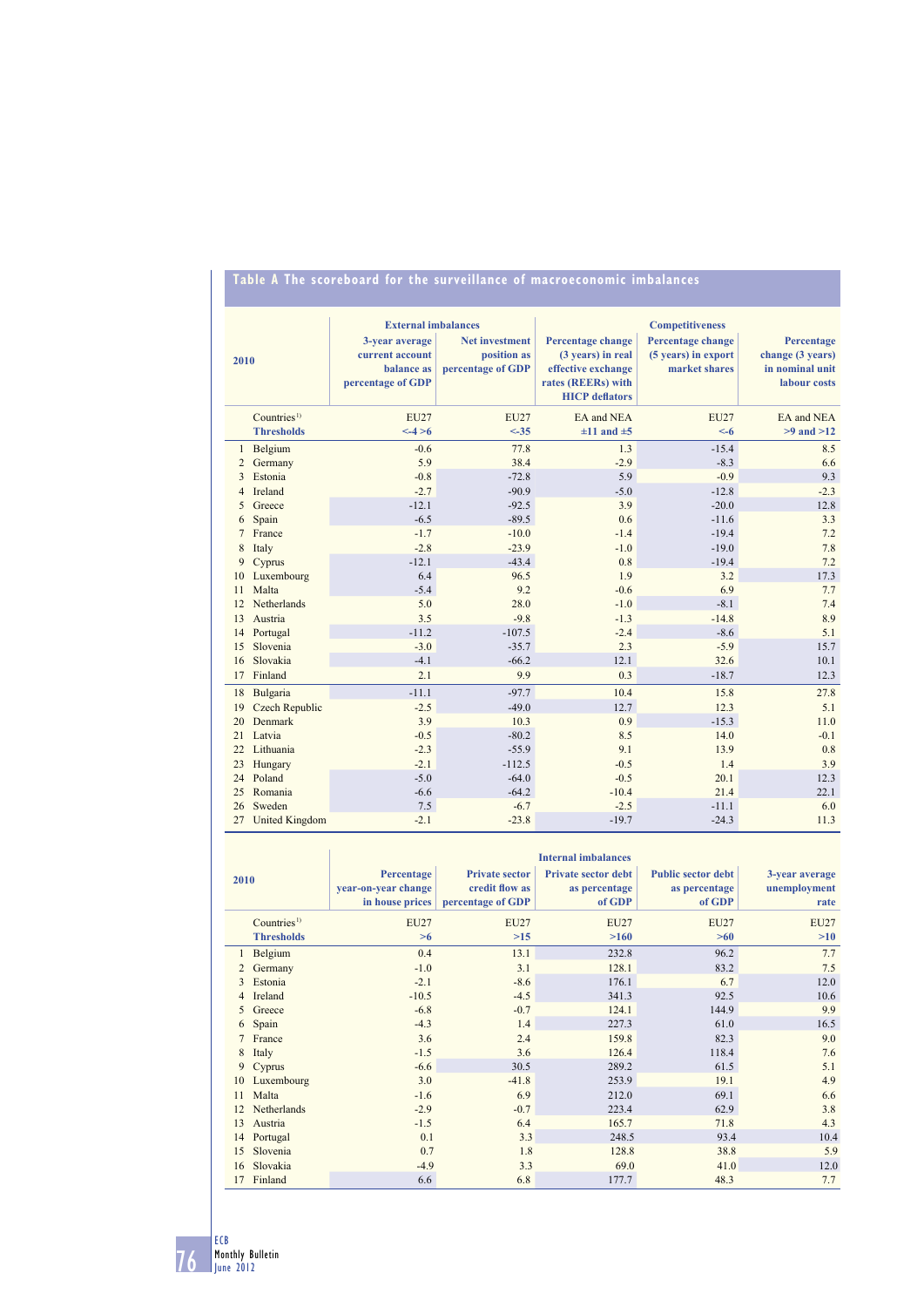## **ECONOMIC AND MONETARY DEVELOPMENTS**

Output, demand and the labour market

# **Table A The scoreboard for the surveillance of macroeconomic imbalances (cont'd)**

|      |                       | <b>Internal imbalances</b>                           |                                                              |                                                       |                                                      |                                        |  |  |  |  |
|------|-----------------------|------------------------------------------------------|--------------------------------------------------------------|-------------------------------------------------------|------------------------------------------------------|----------------------------------------|--|--|--|--|
| 2010 |                       | Percentage<br>year-on-year change<br>in house prices | <b>Private sector</b><br>credit flow as<br>percentage of GDP | <b>Private sector debt</b><br>as percentage<br>of GDP | <b>Public sector debt</b><br>as percentage<br>of GDP | 3-year average<br>unemployment<br>rate |  |  |  |  |
| 18   | Bulgaria              | $-11.1$                                              | $-0.2$                                                       | 169.2                                                 | 16.3                                                 | 7.5                                    |  |  |  |  |
| 19   | <b>Czech Republic</b> | $-2.6$                                               | 1.7                                                          | 77.2                                                  | 37.6                                                 | 6.1                                    |  |  |  |  |
| 20   | Denmark               | 0.6                                                  | 5.8                                                          | 244.2                                                 | 43.4                                                 | 5.6                                    |  |  |  |  |
|      | 21 Latvia             | $-3.9$                                               | $-8.8$                                                       | 140.9                                                 | 44.7                                                 | 14.3                                   |  |  |  |  |
|      | 22 Lithuania          | $-8.7$                                               | $-5.3$                                                       | 80.8                                                  | 38.0                                                 | 12.5                                   |  |  |  |  |
| 23   | Hungary               | $-6.7$                                               | $-18.7$                                                      | 155.1                                                 | 81.3                                                 | 9.7                                    |  |  |  |  |
|      | 24 Poland             | $-6.1$                                               | 3.8                                                          | 74.2                                                  | 54.9                                                 | 8.3                                    |  |  |  |  |
| 25   | Romania               | $-14.5$                                              | 1.7                                                          | 77.7                                                  | 30.5                                                 | 6.6                                    |  |  |  |  |
|      | 26 Sweden             | 6.3                                                  | 2.6                                                          | 236.9                                                 | 39.7                                                 | 7.6                                    |  |  |  |  |
| 27   | United Kingdom        | 3.0                                                  | 3.3                                                          | 212.2                                                 | 79.6                                                 | 7.0                                    |  |  |  |  |

Source: European Commission Alert Mechanism Report February 2012.<br>Note: Light blue background denotes that the indicator exceeds the respective threshold.<br>1) Indicates the area to which a given threshold refers: EU27 – all

# **Table B Number of scoreboard indicators breaching the threshold**

| (simple sum of breaches in a given year) |                |                |                |                |                |                |                |                |                |      |
|------------------------------------------|----------------|----------------|----------------|----------------|----------------|----------------|----------------|----------------|----------------|------|
|                                          | 2001           | 2002           | 2003           | 2004           | 2005           | 2006           | 2007           | 2008           | 2009           | 2010 |
| Belgium                                  | 3              | $\overline{2}$ | $\overline{4}$ | $\overline{4}$ | 3              | 3              | $\overline{4}$ | $\overline{4}$ | $\overline{4}$ |      |
| Germany                                  |                | $\overline{2}$ | $\overline{2}$ | $\overline{c}$ | $\overline{2}$ | $\overline{2}$ | 3              | $\overline{c}$ | $\overline{c}$ |      |
| Estonia                                  | 4              | 4              | 5              | 5              | 5              | 5              | 4              | 6              | 5              |      |
| Ireland                                  |                | 3              | 3              | 4              | 5              | 5              | 5              | $\overline{7}$ | 6              | (6)  |
| Greece                                   | 5              | $\overline{4}$ | 6              | 6              | 5              | 5              | 4              | $\overline{4}$ | 6              | (5)  |
| Spain                                    | 4              | 5              | 6              | 6              | $\overline{7}$ | 6              | 6              | 6              | 6              |      |
| France                                   | 2              | $\overline{2}$ | 4              | $\overline{4}$ | 4              | 3              | $\overline{c}$ | $\overline{2}$ | $\overline{2}$ |      |
| Italy                                    | 4              | 3              | 4              | 4              | $\overline{2}$ | $\overline{c}$ | $\overline{c}$ | $\overline{2}$ | 3              |      |
| Cyprus                                   | $\overline{c}$ | 3              | 3              | 4              | 5              | 5              | 5              | $\overline{4}$ | 3              |      |
| Luxembourg                               | 3              | 3              | 3              | 3              | 3              | 3              | 3              | 3              | 3              |      |
| Malta                                    | $\overline{c}$ | $\overline{2}$ | 3              | 4              | 5              | 6              | 5              |                | 5              |      |
| Netherlands                              | 4              | $\overline{2}$ |                | 2              | $\overline{c}$ | $\overline{2}$ | $\overline{2}$ | 3              | 3              |      |
| Austria                                  |                | 1              |                | 1              |                |                | $\overline{2}$ |                | 4              |      |
| Portugal                                 | 6              | 4              |                | 4              | 5              | 5              | 5              | 6              | 5              |      |
| Slovenia                                 | $\overline{c}$ |                |                | $\overline{c}$ |                |                | $\overline{2}$ | 3              | 4              |      |
| Slovakia                                 | 3              | $\overline{4}$ | 3              | 3              | 5              | 5              | 5              | 5              | 5              |      |
| Finland                                  | $\overline{c}$ | $\overline{2}$ | 3              | $\overline{c}$ | 1              | 1              |                | $\overline{2}$ | $\overline{4}$ |      |
| Bulgaria                                 | 5              | 3              | $\overline{4}$ | $\overline{4}$ | 5              | 6              | 6              | 6              | 6              |      |
| <b>Czech Republic</b>                    |                | 3              | 3              | $\overline{c}$ |                |                | 3              | 3              | $\overline{2}$ |      |
| Denmark                                  | $\overline{c}$ |                |                | 3              | 3              | 3              | 3              | $\overline{4}$ | $\overline{2}$ |      |
| Latvia                                   | 4              | $\overline{4}$ | 4              | 4              | 5              | 5              | 6              | (4)            | (5)            | (2)  |
| Lithuania                                | 4              | $\overline{4}$ | 3              | 3              | 5              | 5              | 5              | $\overline{4}$ | $\overline{4}$ |      |
| Hungary                                  | 4              | 5              | 5              | 4              | 5              | 4              | $\overline{4}$ | (5)            | (5)            | (2)  |
| Poland                                   | 4              | 3              | $\overline{2}$ | 3              | $\overline{2}$ | 3              | 4              | $\overline{4}$ | 3              |      |
| Romania                                  |                | 3              | $\overline{2}$ | $\overline{c}$ | 3              | 6              | 6              | 4              | (3)            | (3)  |
| Sweden                                   | 3              | $\overline{c}$ | $\overline{2}$ | 4              | 3              | 3              | 4              | 4              | 4              |      |
| <b>United Kingdom</b>                    | $\overline{2}$ | $\Delta$       | 4              | 4              | 3              | 3              | 4              | $\overline{2}$ | 4              |      |

Sources: European Commission (Statistical Annex of the Alert Mechanism Report, February 2012) and ECB calculations.<br>Notes: The European Commission's scoreboard lacks data for some indicators in some countries, particularly